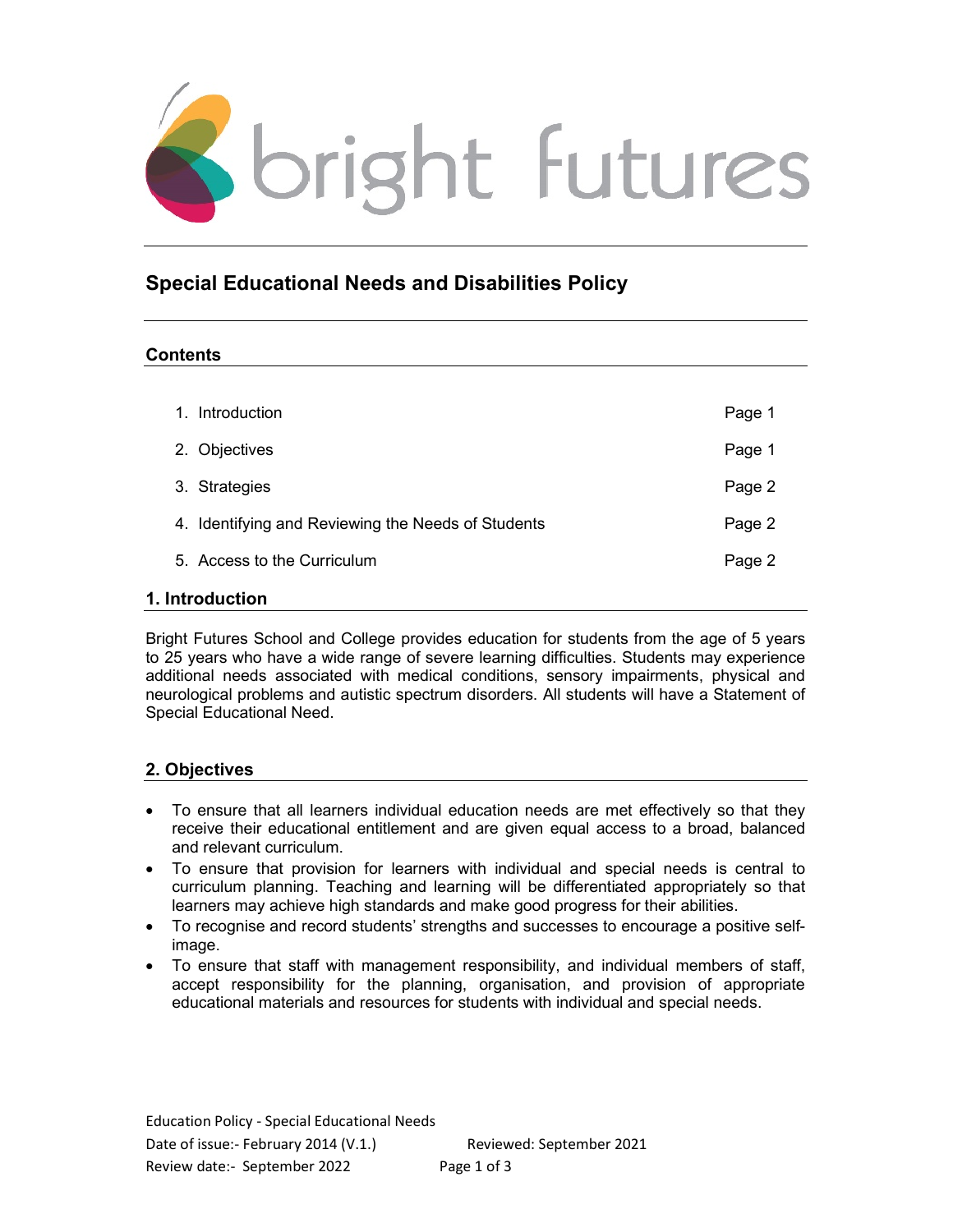### 3. Strategies

- Regular monitoring, evaluation and review carried out by the Head teacher will ensure that our aims for learners' individual and special needs are met to the highest standard.
- All teachers at Bright Futures School have appropriate skills and training to meet a wide variety of SEN and the ability to follow appropriate practices and procedures linked to the SEN Code of Practice.
- INSET opportunities will be provided for staff, to raise awareness and provide practical examples of suitable curricular materials.
- A flexible approach will be used, involving a variety of forms of intervention such as in-class support, short term individual withdrawal, monitoring and production of appropriate teaching and specific advice to teaching and support staff.
- The positive achievements of learners must be recognised and celebrated, in line with the school's policy on assessment reporting and recording.
- Statemented learners will continue to have access to the whole curriculum unless a specific exemption has been made and agreed.

### 4. Identifying and Reviewing the Needs of Students

Students will have had a full multi-disciplinary assessment in order to draw up their statement. The statement will be reviewed at least annually and recommendations for any changes or amendments will be agreed with the placing authority. A full re-assessment may be requested if there are significant changes to a student's needs or if a change of school is proposed. The review meeting is held in school and is chaired by the Head Teacher and attended by parents, social workers, class teacher and other professionals involved with the child. The school report and any other reports submitted by the professionals involved will be copied and circulated 2 weeks before the meeting. The meeting will consider: the reports submitted; other information on the child's progress over the past year; the views of parents; where possible the child's views; other relevant issues and the targets to be set for the coming year.

Student progress is under continuous assessment through analysis of P scale data; teachers' records and through individual pupil progress files. Annual school reports are prepared for the Annual Review Meetings which are arranged in accordance with the Code of Practice and LA Guidelines. These reports summarise pupil progress through the year and annual assessments using P Scales (8 levels of performance up to National Curriculum Level 1) are reported at the Annual Review.

#### 5. Access to the Curriculum

The School and College makes provision for students to access their entitlement to a balanced and broadly based curriculum. The curriculum has been developed so that it matches the aims for each identified group of learners, addresses individual needs and fulfils statutory requirements.

At Bright Futures School and College we have three main strands to our curriculum. These are: -

- Sensory Curriculum (All Stages)
- Formal Curriculum (Key Stages  $1 3$ )
- Pathways Curriculum (Key Stage 4)

Education Policy - Special Educational Needs Date of issue:- February 2014 (V.1.) Reviewed: September 2021 Review date:- September 2022 Page 2 of 3